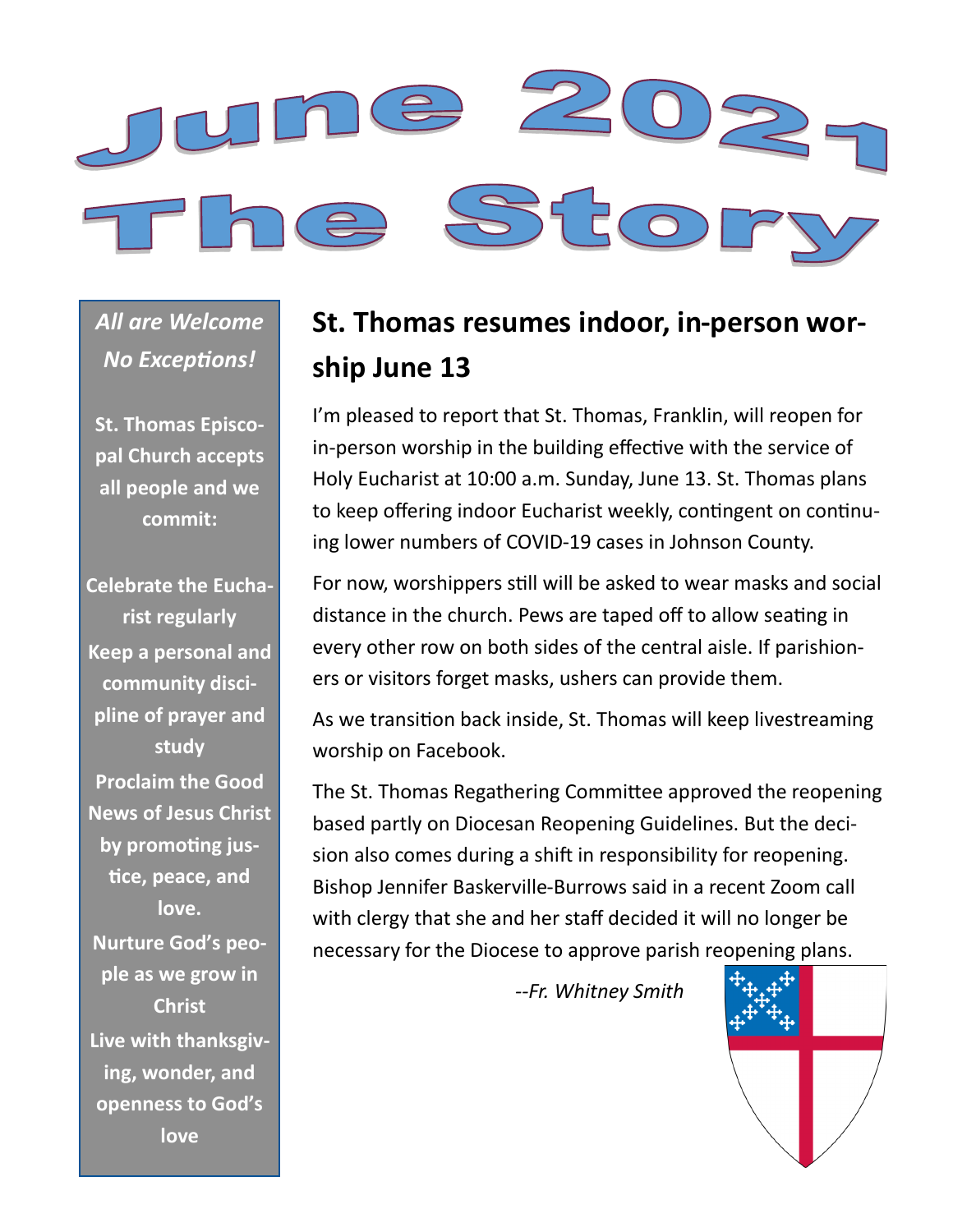Bishop Jennifer Baskerville-Burrows will return to St. Thomas, Franklin, on Sunday, June  $6<sup>th</sup>$  for her next pastoral visit.

Please join us as Bishop Jennifer preaches and presides at our 10:00 a.m. service of Holy Eucharist. The service was planned to be in the Shelter House, but if the weather doesn't cooperate or the Bishop chooses otherwise, the service and congregation will move inside. A Q&A and social time will follow. This will be a great opportunity to meet the Bishop or get to know her better. The Bishop also will meet with the Vestry.



This will be Bishop Jennifer's third pastoral visit to St. Thomas. Consecrated as the 11<sup>th</sup> Bishop of the Diocese of Indianapolis in April 2017, she was last at St. Thomas for a pastoral visit in December 2019.

All plate or undesignated money given during her visit will go to the Bishop's Discretionary Fund to support emergencies and non-budgeted ministry needs. If you would like to give to the fund directly, please write "Bishop's Fund" in the memo line of the check.



With the return to indoor worship, we have a need for Greeters, Lector's, Eucharist Ministers and Acolytes. If you have thought of serving in any of these ways during worship, please give Cheryl Faust a call at 317-374-3197 or email mammyfaust@[hotmail.com](https://na01.safelinks.protection.outlook.com/?url=http%3A%2F%2Fhotmail.com%2F&data=04%7C01%7C%7Cb46c69a460ad4f24595108d91faf41af%7C84df9e7fe9f640afb435aaaaaaaaaaaa%7C1%7C0%7C637575659845180763%7CUnknown%7CTWFpbGZsb3d8eyJWIjoiMC4wLjAwMDAiLCJQIjoiV2luMzIiLCJBT) or contact Fr Whitney.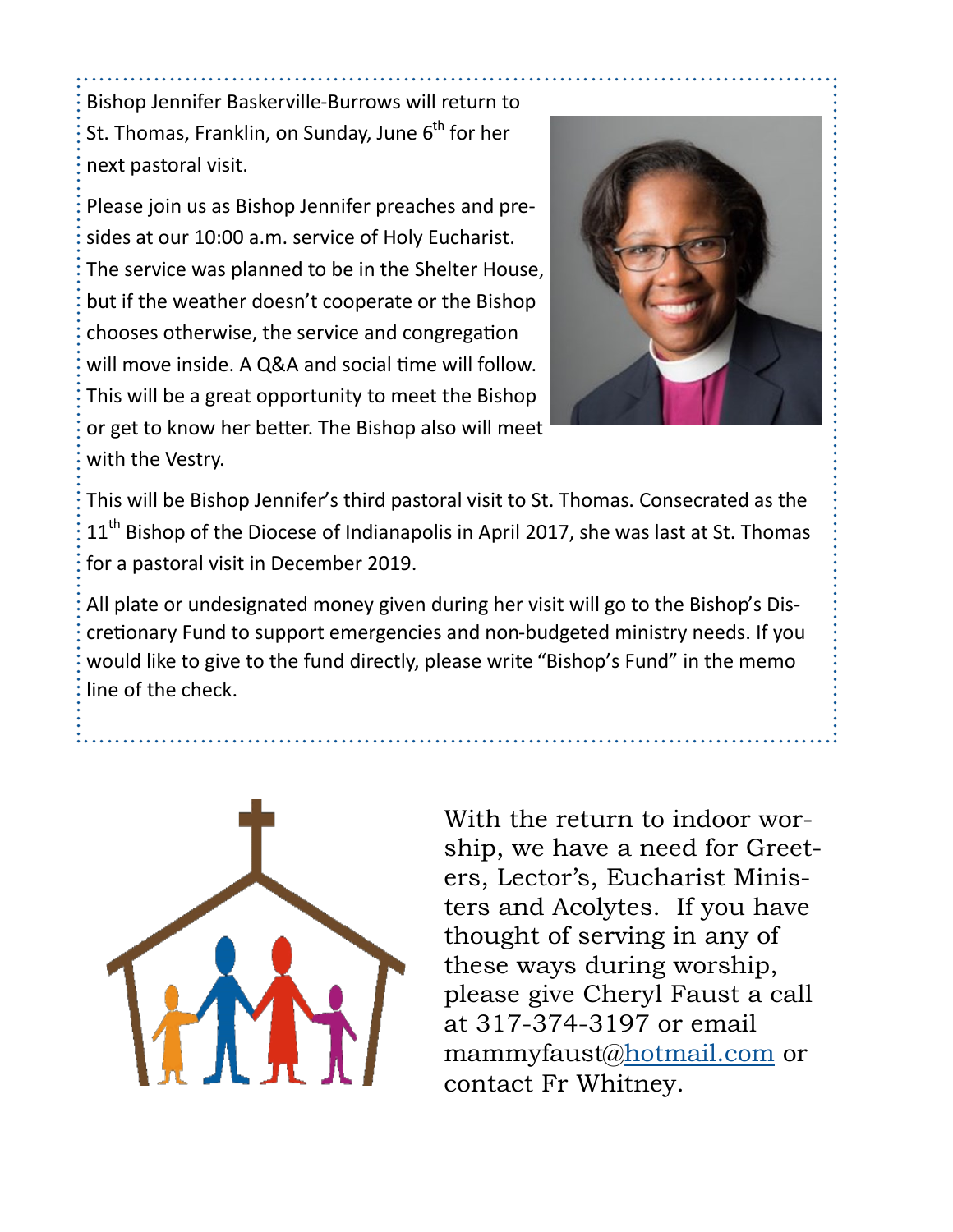# *St. Thomas Clinic Reopens June 16*

It is my pleasure to announce that St. Thomas Clinic will be reopening in the building on Wednesday, June 16.

Patients will still need to make appointments by calling the Clinic at (317) 535- 6057. However, the Clinic will be operating under a new COVID-19 Return to Duty Plan. Our new guidelines will include walking a patient from the car di-



rectly to the patient room, rather than asking patients to gather in the waiting room.

Clinic staff will meet for Safety & Procedure training prior to reopening to ensure that all are on board with the new guidelines that will help facilitate the health and safety of patients, staff and volunteers – as well as the building's overall maintenance and sanitation.

While we are grateful that we have been able to provide limited services via the parking lot to date, we are excited and thankful to be able to get back to full service in the building. Thank you all for your faithful support of St. Thomas Clinic.

--Terresa Branham

## Panera Bread Sign-up

St. Thomas resumed our ministry with Panera Bread with a slight change. The end of day bread will be picked up at Panera Bread Sunday night and delivered to the Interchurch Food Pantry of Johnson County Monday morning. Please use the link below for more information and to sign up to help. Questions: contact Steve Wahlberg.

**[https://www.signupgenius.com/go/409084BA9A62BA46](https://www.signupgenius.com/go/409084BA9A62BA46-panera)-panera**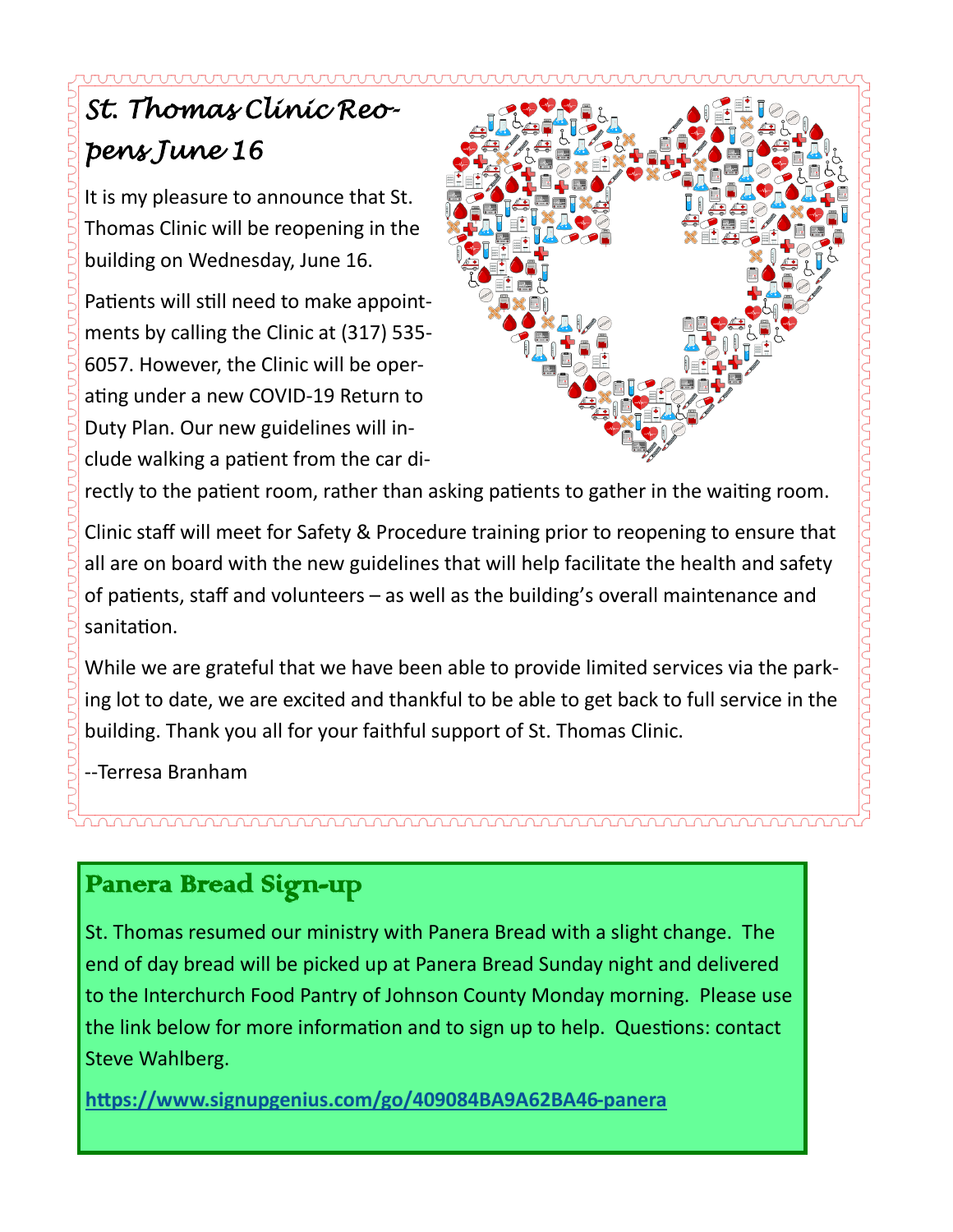## **Search for Parish Admin and Treasurer Continues**

St. Thomas, Franklin, is still seeking candidates for a part-time Parish Administrator position. The Admin will be expected to work in the church office 16 hours per week. Duties will include serving as Receptionist, producing a weekly bulletin, assisting the Rector and lay leaders, financial reporting and reconciliation, and assisting with a monthly newsletter. Familiarity with the ACS accounting system and/or Publisher is a plus. A background check will be required. Applicants should submit a resume with three professional references to stthomaspersonnel@gmail.com. If there are questions, please contact Fr. Whitney Smith at whitinindy@hotmail.com



St. Thomas is seeking a volunteer to serve the parish as Treasurer. As you may know, Marti Ramsey has announced her intention to leave the position soon. We would like to thank Marti for her many years of dedicated service.

Treasurer responsibilities include helping to develop the annual parish budget, balancing the books each month with the assistance of the Parish Administrator, and presenting monthly financial reports at Vestry meetings. Upon hiring of an administrator, the Treasurer will work in concert with that individual to make sure debits and credits are logged properly.

The Episcopal Diocese of Indianapolis provides training for Parish Treasurers. Marti also will be available for tutoring and assistance.

If you or anyone you know is willing to serve as Treasurer for St. Thomas, please contact me at cgatc@sbcglobal.net or (317) 716-2438 (cell), or Fr. Whitney Smith at whitinindy@hotmail.com or (317) 383-7876 (cell).

Peace, Dave Buchholz, Senior Warden